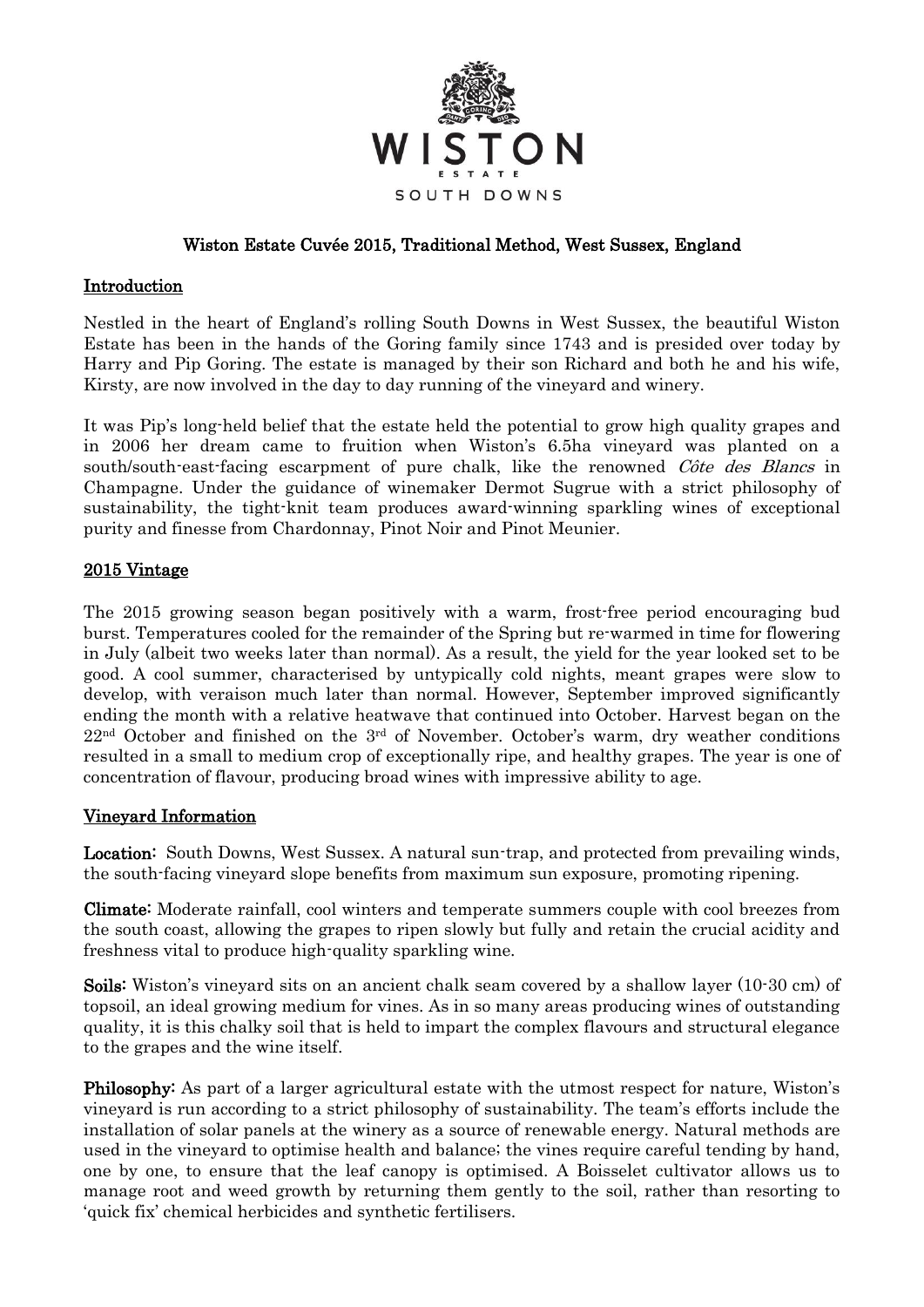Harvest: The tiny yields (15 hl per hectare) are critical to Wiston Estate's purity, focus and elegance. The 2015 harvest was carried out by hand over 2 weeks by a team of skilled pickers in late October and early November.

## Winemaking Details

Grape varieties: 45% Pinot Noir, 33% Chardonnay, 22% Pinot Meunier

Pressing: The grape varieties were pressed separately using a traditional, gentle Coquard basket press – as used in the Champagne region - to preserve the delicate fruit flavours and aromas in the juice. They are picked by hand and pressed as whole bunches.

Fermentation & maturation process: The juice from each of the grape varieties was fermented separately in a mixture of old Burgundy barrels (average 10-years) with selected yeasts. Barrels are used to promote a gentle micro-oxygenation process, refining the mouthfeel and structure of the wine; there is no oak flavour imparted to the wine, due to the age of the barrels. The wine is rested on its lees for several months until springtime, bringing additional complexity of structure. The Chardonnay, Pinot Noir and Pinot Meunier were then blended together and yeast added (liqueur de tirage) for the secondary fermentation in bottle. Bottling took place in July 2016.

Ageing & disgorging: The wine underwent a slow secondary fermentation and was kept on its side, under crown cap (sur lies/lattes) at a cool 11 degree temperatures for initially 3 years, while it matured and took on flavour and structure through the process of autolysis. Autolysis is one of the crucial processes in the production of high-quality sparkling wines, imparting a unique combination of complex flavours and textural finesse.

Time spent on lees is arguably the most important factor in determining quality. The bottles were riddled, then the first disgorgement took place in May 2019. To preserve the wine's natural poise and balance, dosage was restrained, with only 8g/l required to complete the wine. A further 8 months ageing on cork took place prior to release in January 2020 to allow the flavours to marry.

# Tasting Note

Refreshing and fine, with fragrant notes of an English Orchard, nectarines, honey and brioche, Wiston Estate Cuvée 2015 displays an opulent expression of Wiston's Cuvée style. With impressive depth, its filigree texture retains Wiston's signature precision and elegance, that gives more than a nod to French bone structure. A beautifully focused wine with fantastic potential to age, comprising a blend of 45% Pinot Noir, 33% Chardonnay and 22% Pinot Meunier.

"Bravo to Wiston (and all the other producers who do it) for putting the disgorgement date and dosage on the back label. Golden colour. Fine sparse bead but very tight and sharp. Very toasty nose. The barrel ageing has made a huge impact on this wine, nose and palate. It's rich and spicy, deeply golden in flavour, grilled brioche, golden peaches, satsumas and saffron. It rolls across the tongue like trumpet and drum, silvery notes slipping through old gold, intent, piercing. A very, very sophisticated sparkling wine. Good Value Drink  $2020 - 2027$ . **Tamlyn** Currin, Purple Pages of [JancisRobinson.com](https://www.jancisrobinson.com/articles/tomorrow-night-english-wine-night) 9th April 2020

"...the flavour of the Cuvée Brut 2015 is fresh, alive, sophisticated. What I love about writing about sparkling wine is trying to describe it, especially this one with a lovely balance dosage of 8g (between champagne's brut and extra brut). Yes, there is "English Orchard, nectarines, honey and brioche" as the Wiston Estate website says of the Cuvée 2015. With 45% Pinot Noir, 33% Chardonnay and 22% Pinot Meunier, this has a lingering crispness with a honeyed undertone. This and the Cuvée Brut NV are my go-to if you want an English sparkling wine that makes you say, "Where's my credit card? I need more of this." It's a bottle you feel smart for buying and luckier to drink it. "Karen Krizanovich, [Civilian Global](http://civilianglobal.com/food-and-drink/effervesce-sense-karen-krizanovich-on-the-big-english-wine-good-friday/) April 2020